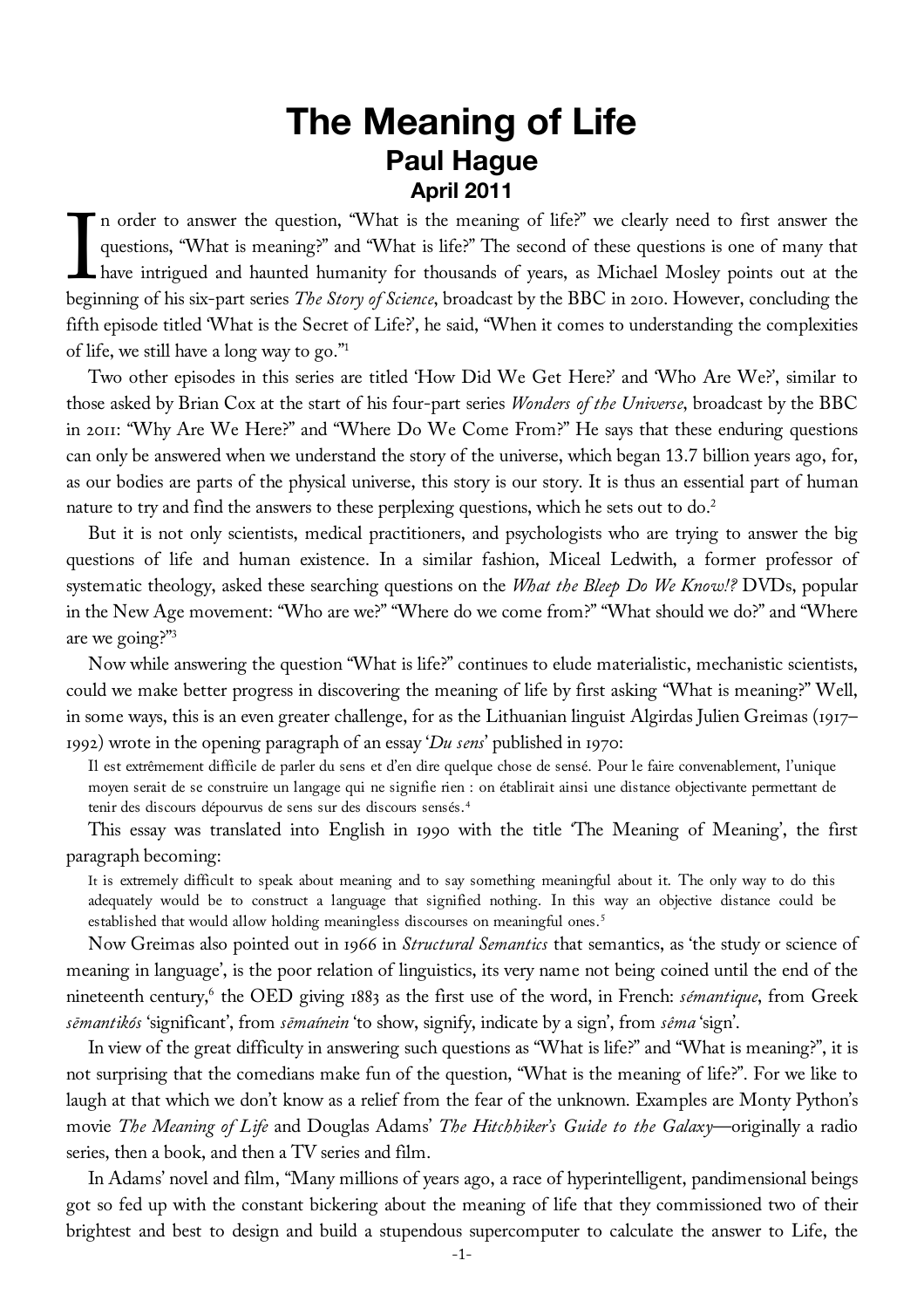Universe, and Everything."7 With infinite majesty and calm, after seven and half million years of computation, the computer, called Deep Thought, gave this simple answer: "forty-two". But the people did not understand the answer because they did not actually know what the question was. As Deep Thought said, "Once you know what the question actually is, you'll know what the answer means."<sup>8</sup>

One difficulty in knowing what the question is is that the word *meaning* has a rich heritage. The basic meaning of *meaning* is 'intention, purpose', a verbal noun deriving from *mean*, from Old English *m*æ*nan* 'to tell of, to intend, signify', with various cognate Old Germanic words meaning 'mean, make known, have in mind, hold an opinion', from Proto-German *\*mainjain*. There is some disagreement between the etymological dictionaries about the Proto-Indo-European base of *mean*. Some say that the PIE base is \**mei-no*- 'opinion, intention', also root of *moan* 'complain'. An alternative base is *\*men*- 'to think', also root of *mind*, *mental*, *memory*, *mention*, *mania*, *music*, and *money*. The association of *meaning* with *interpretation* came about from the sense that in communications, we intend to convey a certain sense when using some word, sentence, or significant action. Conversely, we interpret what is being communicated as meaning, not necessarily what the communicator intended.

So how can we unravel the mysteries of meaning and hence reveal the innermost secrets of the Universe: what it is, how it is designed, who we are, our origin and destiny as a species, and how we could live in love, peace, and harmony with each other, our environment, and the Divine, free of fear, conflict, and suffering.

Well, in the very same year that *Du sens* was published, a partial solution to Greimas' problem was published in an eleven-page epoch-making paper in a technical journal on the other side of the Atlantic. The paper, written by Ted Codd (1923–2003) when he was working at IBM's research laboratory in San Jose, California, was titled 'A Relational Model of Data for Large Shared Data Banks'.9 The reason why this paper almost solved the fundamental problem of meaning is that it provided, for the first time, a mathematical model of the basic resource of the data-processing industry: data itself.

Codd developed his model to unify two rival database structures that emerged in the 1960s: hierarchical, represented by IBM's Information Management System, and nonhierarchical, initiated by Charles Bachman of General Electric and incorporated into the network approach of the Data Base Task Group (DBTG) of CODASYL (Conference On DAta SYstems Languages).10 In this way, Codd showed that the underlying structure of business data, prior to interpretation by a knowing being, is a multidimensional network of hierarchical relationships. For as Sherman C. Blumenthal pointed out in 1969 in *Management Information Systems*, information is data with meaning.<sup>11</sup> There is thus a primary-secondary relationship between data and information. By interpreting the data patterns in our experience, we obtain information, which informs us and so provides meaning. The relational model of data thus provides a virtually meaningless, objective way of describing the meaningful world we live in, much as Greimas sought, as this diagram illustrates:



While the data model is almost meaningless, it does contain some meaning, which Greimas also said is unavoidable, and so can be considered a part of the semantic model created by using Codd's modelling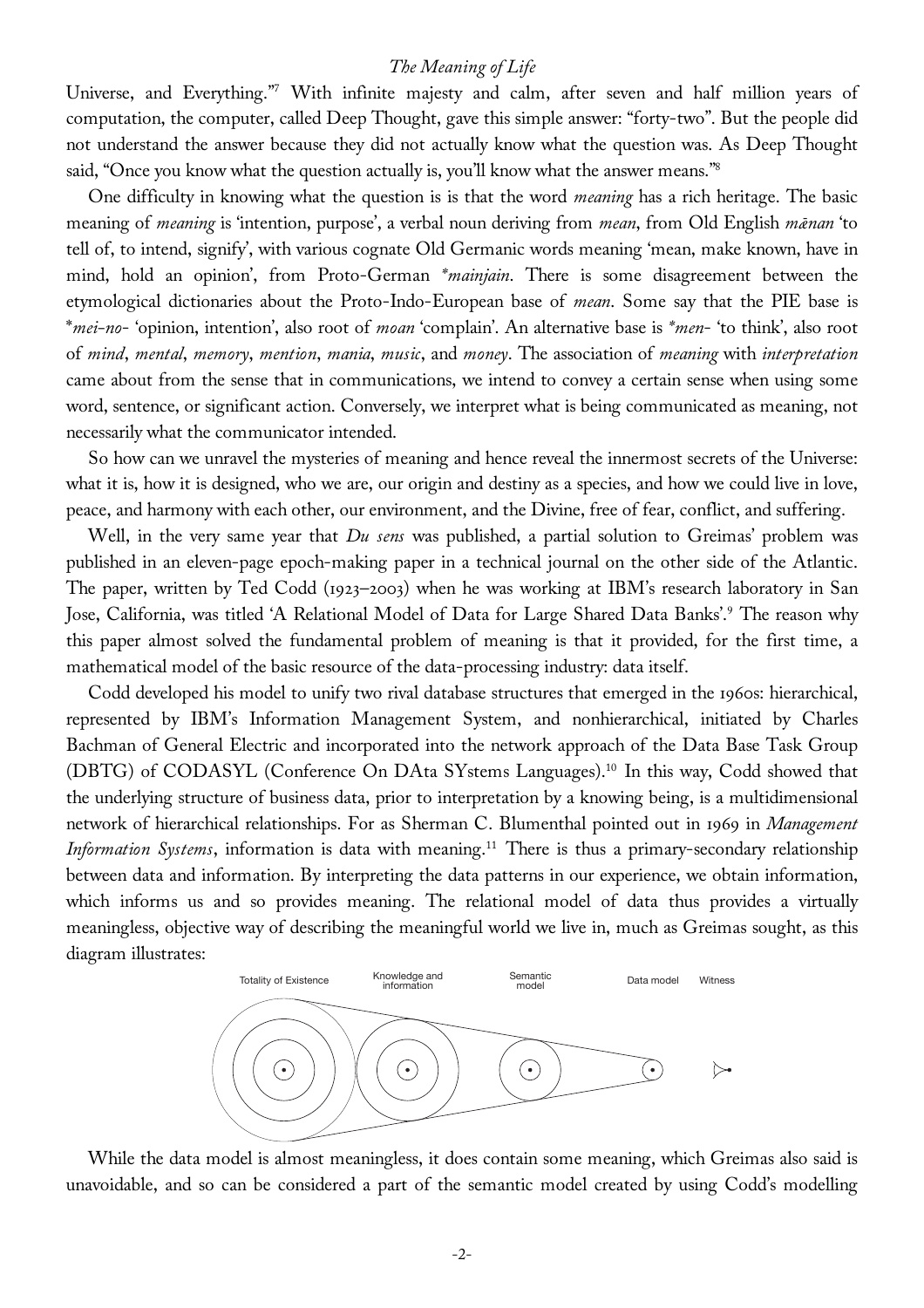technique. In turn, this semantic model is a part of the knowledge and information about the business world and is, in turn, a part of that world. We'll come to what the Witness means in a moment.

It might seem that the reticulating, arborizing properties of the data model are so simple that they are hardly worth pointing out. Aren't they obvious for all to see? Well, we are not always willing to face the obvious. As Hans Christian Anderson's tale of *The Emperor's New Clothes* well illustrates, the child in the story saw the situation just as it was, and naturally exclaimed, "He's got nothing on!",12 much to the consternation of the Emperor, courtiers, and adults in the crowd.



Such innocent statements are a clear sign of natural intelligence, which is often stultified by the education system and other cultural inflences, protecting the status quo, limiting our ability to consciously adapt to our rapidly changing our environment. Arthur Koestler was another who was fully aware of the scepticism that arises from stating the obvious in his own studies of the very abstract patterns that underlie the natural world. At the Alpbach symposium of 1968, called 'Beyond Reductionism', he said:

This almost universal applicability of the hierarchic model may arouse the suspicion that it is logically empty; and this may be a further factor in the resistance against it. It usually takes the form of what many call the 'so what' reaction: 'all this is old hat, it is self-evident'—followed by the non sequitur 'and anyway, where is your evidence?' Well, hierarchy may be old hat, but I would suggest that if you handle it with some affection, it can produce quite a few lively rabbits.13

One of the rabbits that emerged from the relational model of data in the 1970s was a multibillion-dollar industry, for today you cannot order a book or airline ticket on the Internet without invoking the relational model of data behind the scenes. This is possible because the relational model is of such a high level of abstraction and generality that it is applicable in any industry whatsoever, whether this be manufacturing or retail, governmental or financial, medical or educational, or whatever. Larry Ellison was one of the first people to see the immense potential of this unifying approach to database management, founding Oracle, today a Fortune-500 company, on the basis of Ted Codd's rather impenetrable paper, becoming one of the richest people in the world, in financial terms.14

Another lively rabbit that popped out from the conjurer's hat in the 1980s was Integral Relational Logic (IRL), the much sought-for science of thought and consciousness that describes how we all form concepts and organize our ideas. Originally, Codd showed that all data could be organized in tables, called relations in the theory, which evolved from the mathematical theory of relations and first-order predicate logic. The table of a telephone directory on the next page is a familiar example in the notation of IRL, each row representing an entity with its attributes, corresponding to Aristotle's notions of subject and predicate.15 These entities are instances of classes or entity types, corresponding to Plato's particulars and universals, regarded as immortal Forms or Ideas.16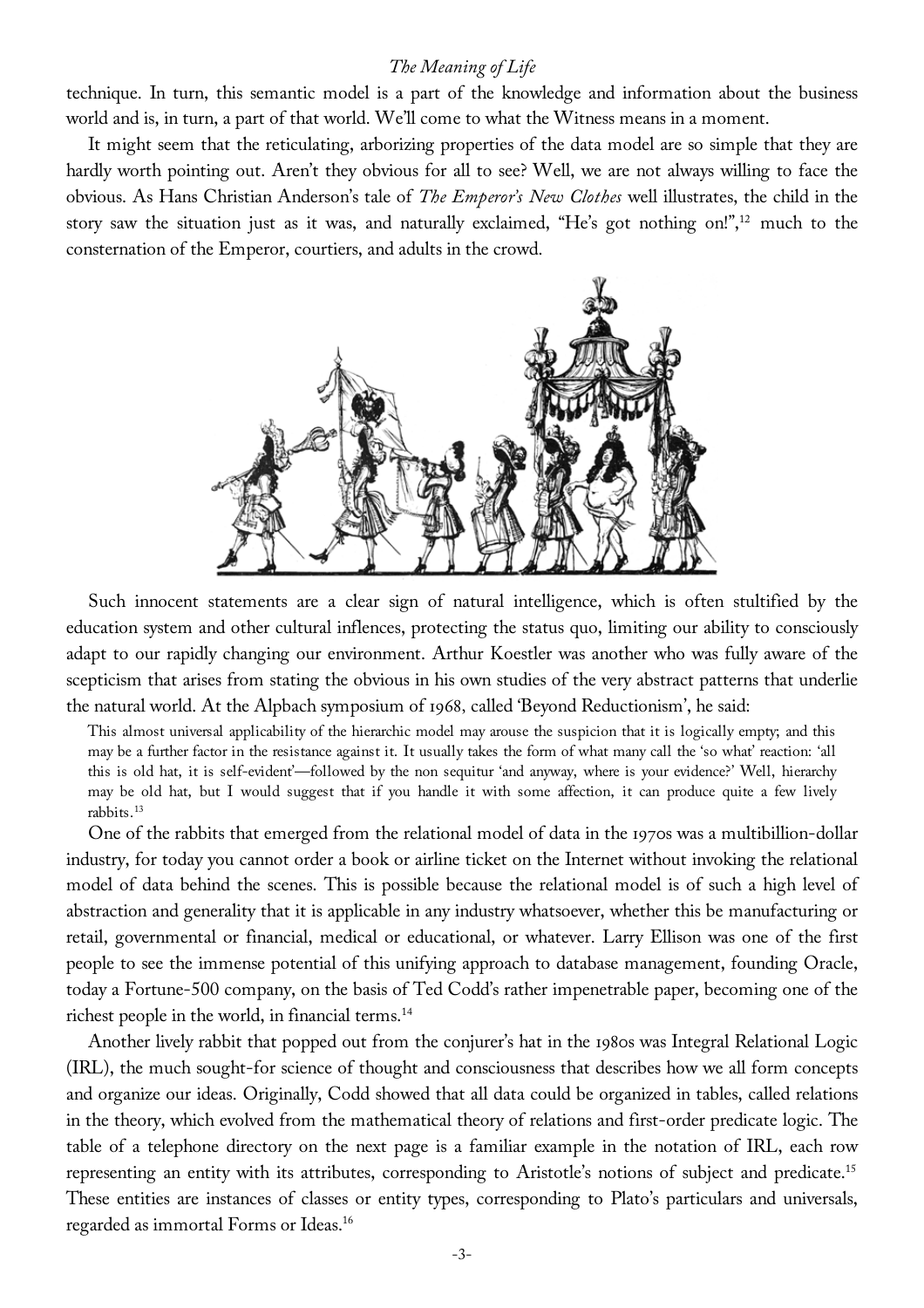*The Meaning of Life* 

| Class name       | Telephone subscriber |                    |               |
|------------------|----------------------|--------------------|---------------|
| Attribute name   | Name                 | <b>Address</b>     | Telephone no. |
| Attribute values | Fred Wheeler         | 4 Meadow Walk      | 624 4582      |
|                  | Anne Potter          | 72 Grove Road      | 982 3356      |
|                  | Richard Cooper       | 31 Beech Boulevard | 104 3911      |
|                  | Elizabeth Tanner     | 7 Chestnut Avenue  | 310 4574      |
|                  | Jackie Butler        | 25 Orchard Way     | 955 4395      |
|                  | David Butcher        | 67 Willow Crescent | 109 2661      |
|                  | Jenny Cutler         | 22 Heather Drive   | 893 2748      |
|                  | Andrew Fisher        | 60 Oak Hillside    | 227 5369      |

The elements in italics in this table form the semantic model in the diagram on page 2, gathered together in two tables with Class names 'Class' and 'Attribute', which correspond to the system catalogue in relational database management systems, neatly avoiding the problem of infinite regress, which generally arises in self-referencing systems. The information itself is in plain text in the table.

Then in 1975, Peter Pin-Shan Chen published a paper called 'Entity-Relational Model—Toward a Unified View of Data', which showed how the relationships between relations in the relational model could be depicted in graphical form.<sup>17</sup> This gave rise to many entity-relationship modelling techniques, such as Oracle's CASE\*METHOD, *CASE* meaning 'Computer-Aided Systems Engineering'.18 However, the relational model did not depict all the meaningful relationships between entity types, omitting in particular generalization relationships such as animal, primate, and human, called broader and narrower terms in library management systems, such as UNESCO's Science and Technology Policies Information Exchange System (SPINES).

To accommodate such hierarchical relationships, another modelling method emerged from the programming language SIMULA (SIMUlation LAnguage)—intended to describe complex dynamic systems—developed in the mid-1960s at the Norwegian Computer Center by Kristen Nygaard and Ole-Johan Dahl, together with Bjørn Myhrhaug.<sup>19</sup> The key concepts in SIMULA are class and object, where objects are instances of classes. Such relationships were then incorporated into Apple's desktop metaphor, object-oriented programming languages, such as Smalltalk, Java, and C++, and many object-oriented modelling techniques, which James R. Rumbaugh, Grady Booch, and Ivar Jacobson of Rational Software unified in the Unified Modeling Language (UML) in the 1990s.<sup>20</sup> Here is an example of a semantic model of generalization relationships in IRL, which can also be represented in tabular form.



Such class models can, of course, get very complex, impossible to represent in either printed form or even in computer systems in their entirety. Nevertheless, we can see that such semantic models are just special cases of mathematical graphs, consisting of nodes and arcs or relationships between them, such as this example from Wikipedia. Such graphs evolved from Leonhard Euler's mapmaking techniques developed after this eminent Swiss mathematician was asked in 1736 if it were possible to take a walk in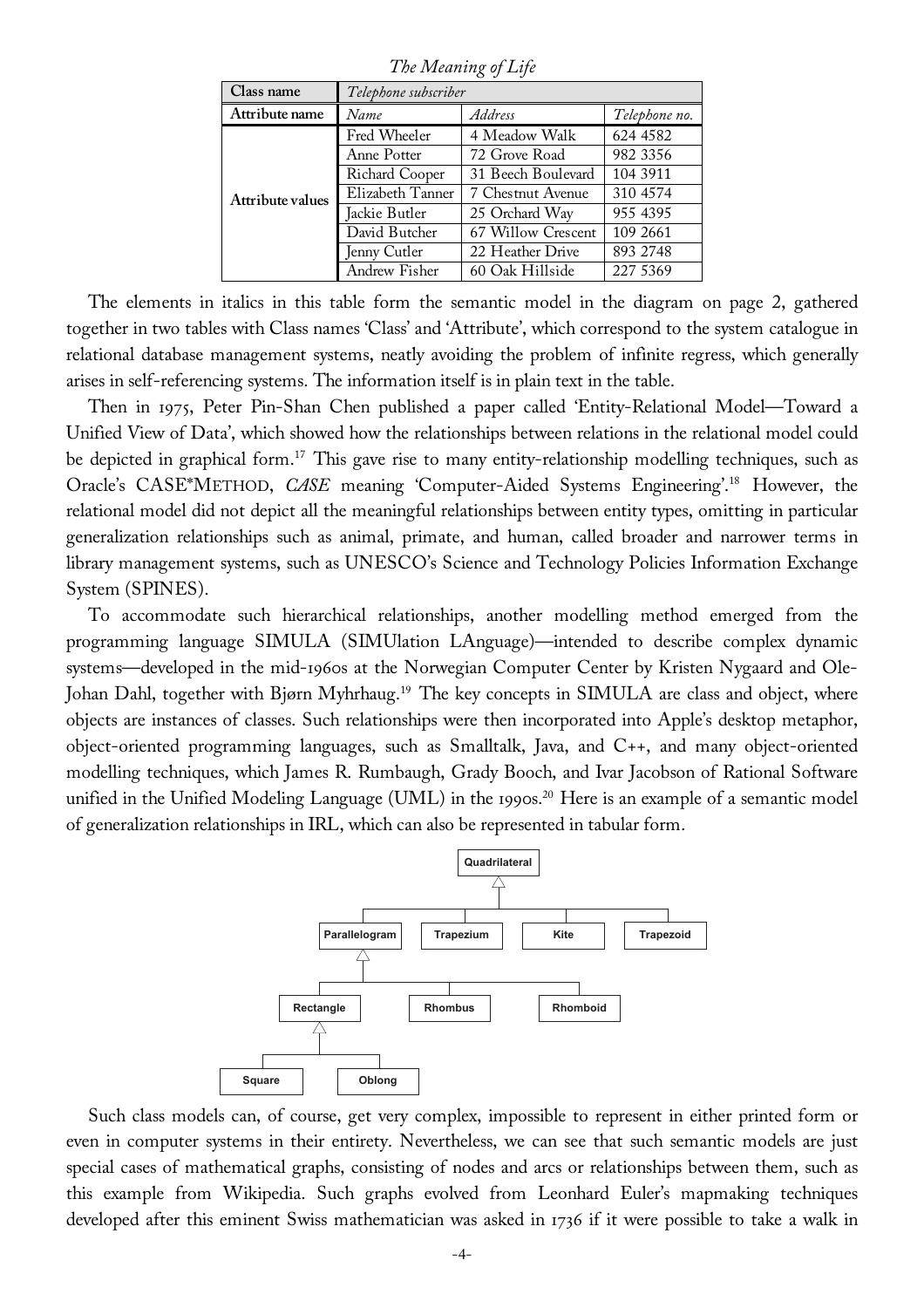Königsberg, the capital of East Prussia, in such a way as to cross every bridge in it once and only once and return to the starting point.<sup>21</sup>

So the underlying structure of the complex world we live in is incredibly simple, represented in tabular and graphical form in IRL. When used in physics, the relationships in these graphs represent fields, such as gravitational and electromagnetic, and the binding energy within atoms. In



*A New Science of Life*, Rupert Sheldrake approached a generic concept of field with his principles of morphogenetic fields, morphic resonance, and formative causation.<sup>22</sup> In social systems, the nodes are you, I, and everyone else, the arcs representing all the relationships that we all have with each other, sometimes called information fields.

So IRL enables us to look at the Universe as an information system, whose basic components are form, structure, relationships, and meaning, rather than the fire, earth, air, and water of the ancients and the matter, space, time, and energy of the physicists. Each node is just a structure containing meaningful relationships between forms. Now when we close the eyes in meditation, something magical happens. All these nodes dissolve until nothing remains but relationships, a virtually formless field of Consciousness, not unlike what Lynne McTaggart calls 'The Field' in a book with this title, corresponding to the zero-point field in physics.23 To see how this virtually formless field can become Absolutely Formless, we need to look at the commonsensical way that IRL explicitly explains how we all form concepts.

It is incredibly simple, for we all learn this skill in the nursery: by observing and interpreting the similarities and differences in the data patterns of our experience. David Bohm used just this approach when showing how we can heal our fragmented minds by bringing all our thoughts into universal order. As he said, drawing on an idea that the artist Charles Biederman gave him, "a very general way of perceiving order … [is] *to give attention to similar differences and different similarities*."24 For instance, the left-hand diagram below shows a random collection of differently shaped and coloured blocks, which an infant might play and learn with.



To bring some sense of order to this chaos, we can put all the blocks with similar colours or shapes into groups called sets in mathematics, as the other two diagrams illustrate. As Georg Cantor, who developed the mathematical theory of sets in the 1870s, indicated, the concept of set is essentially intuitive. He defined it as follows: "By a set we mean the joining into a single whole of objects which are clearly distinguishable by our intuition or thought."25 In an IRL table, other attributes that blocks could have are size and position, which would allow further ordering, if we wished it.

Now as this ordering process is of the utmost generality, we could also notice that in the middle diagram, for instance, two sets contain three blocks, while the other contains two. So we could put all these sets into other sets that have the attribute three or two, including such members as three apples or two dogs. We can thus see that as sets enable us to bring order and meaning to our lives, these mathematical entities are central to semantics. Indeed, there is a primary-secondary relationship between the concepts of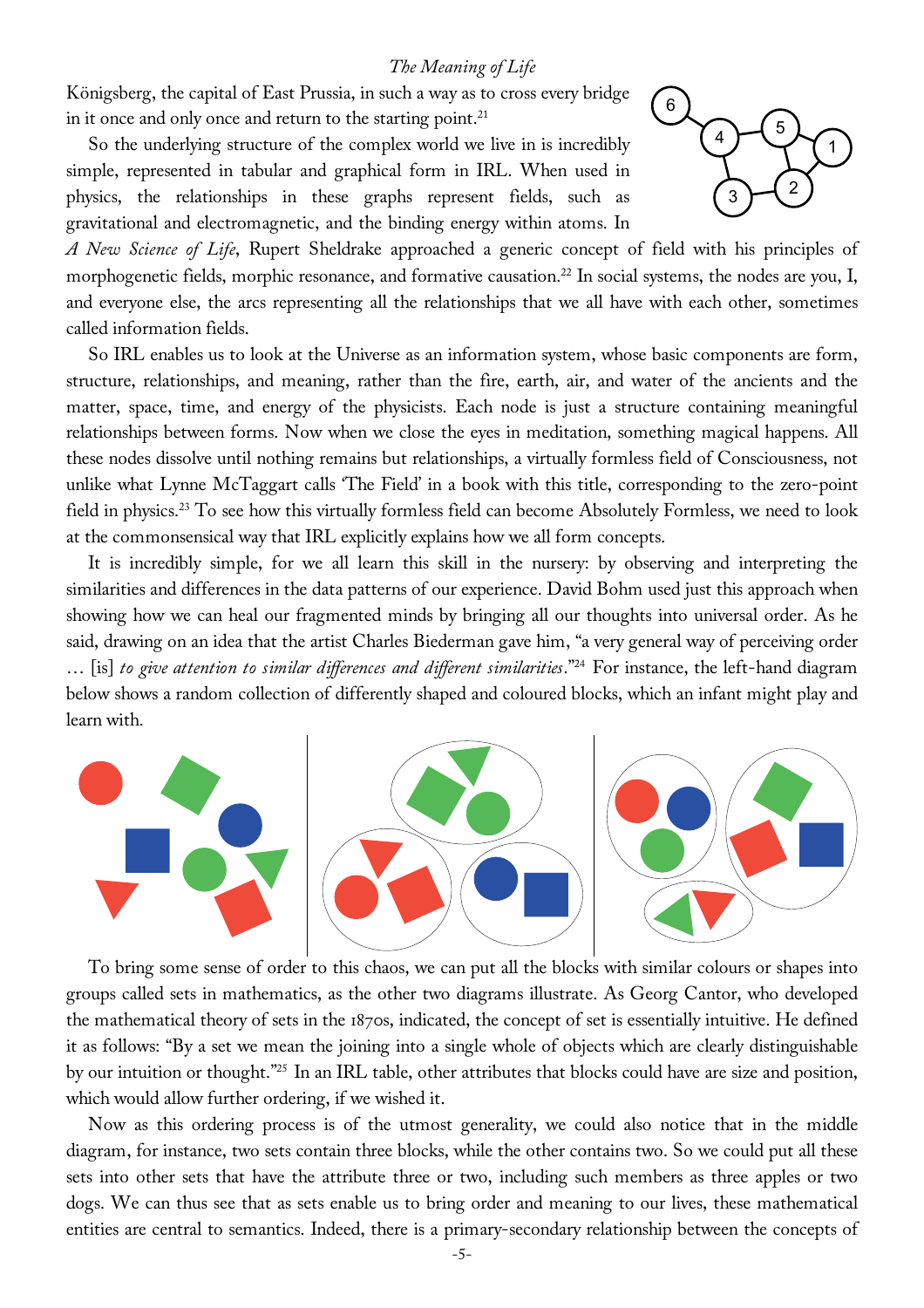set and number and hence between semantics and mathematics. It is not possible to form the concept of number until we have formed the concept of set.

In the 1960s, there was some attempt to put first things first with the introduction of the new maths based on the abstract notion of set. But it seems that this vitally important approach to conscious, intelligent pattern recognition was abandoned because children were not developing the numeracy skills required by science and business.26

This is a great pity, for we cannot really apply the quantification techniques of mathematics until we have a sound conceptual model on which to base our calculations. David Bohm recognized this relationship when he set out on his career as a physicist in 1939 at the California Institute of Technology. There he found a tremendous emphasis on competition and mathematical techniques, with little interest in common inquiry into natural philosophy, which truly enables us to understand ourselves and hence the world we live  $in.<sup>27</sup>$ 

What was true in 1939 is as true today in science, still following Lord Kelvin's assertions, "To measure is to know," and "When you can measure what you are speaking about, and express it in numbers, you know something about it; but when you cannot measure it, when you cannot express it in numbers, your knowledge is of a meagre and unsatisfactory kind," notions we have inherited from Pythagoras and Plato. And in business, it is said, "If you cannot measure, you cannot manage."

But such slogans don't make any sense. In business management systems, columns in tables of telephone subscribers draw on a domain of values, which defines the set of values that are relevant in a particular context. Examples are ages of people from 0 to 125, let us say, and {'red', 'green', 'blue', 'yellow'} for possible colours of blouses in a product range. These domains of values are thus dimensions or means of measure in IRL, as they are in business, for *dimension* derives from the Latin *dīmēnsiō* 'a measuring', from *dīmētīrī* 'to measure out'.

Recognizing that we can measure qualitatively as well as quantitatively brought about a major change in the way businesses are organized around 1980, at the dawn of what the sociologist Daniel Bell called the 'Information Society'. At about this time, IBM (UK) had a marketing slogan 'Manage data as a corporate resource,' which led me to investigate the meaning of data to discover exactly what IBM's customers were supposed to manage. One effect of these changes is illustrated in this diagram, showing how the dataprocessing manager transmuted into a chief information officer (CIO) reporting to the Chief Executive Officer (CEO) alongside the Chief Financial Officer (CFO).



But what is the relationship between the CFO and the CIO, managing money and information, respectively? Well, money is a type of information and so can be represented in the semantic models developed by information systems architects reporting to the CIO. However, the meaning of information, and hence its value, cannot satisfactorily be represented in financial models developed by accountants reporting to the CFO or more generally in such quantitative models developed by bankers and economists. There is thus a primary-secondary relationship between information and money and hence between the CIO and the CFO. However, as in science, few business executives or politicians recognize this relationship, putting second things first, quite illogical.

To see why this is so, we need to investigate the meaning of meaning further and thereby complete Grimas' search for a meaningless language in which to talk about meaning. We have seen that domains of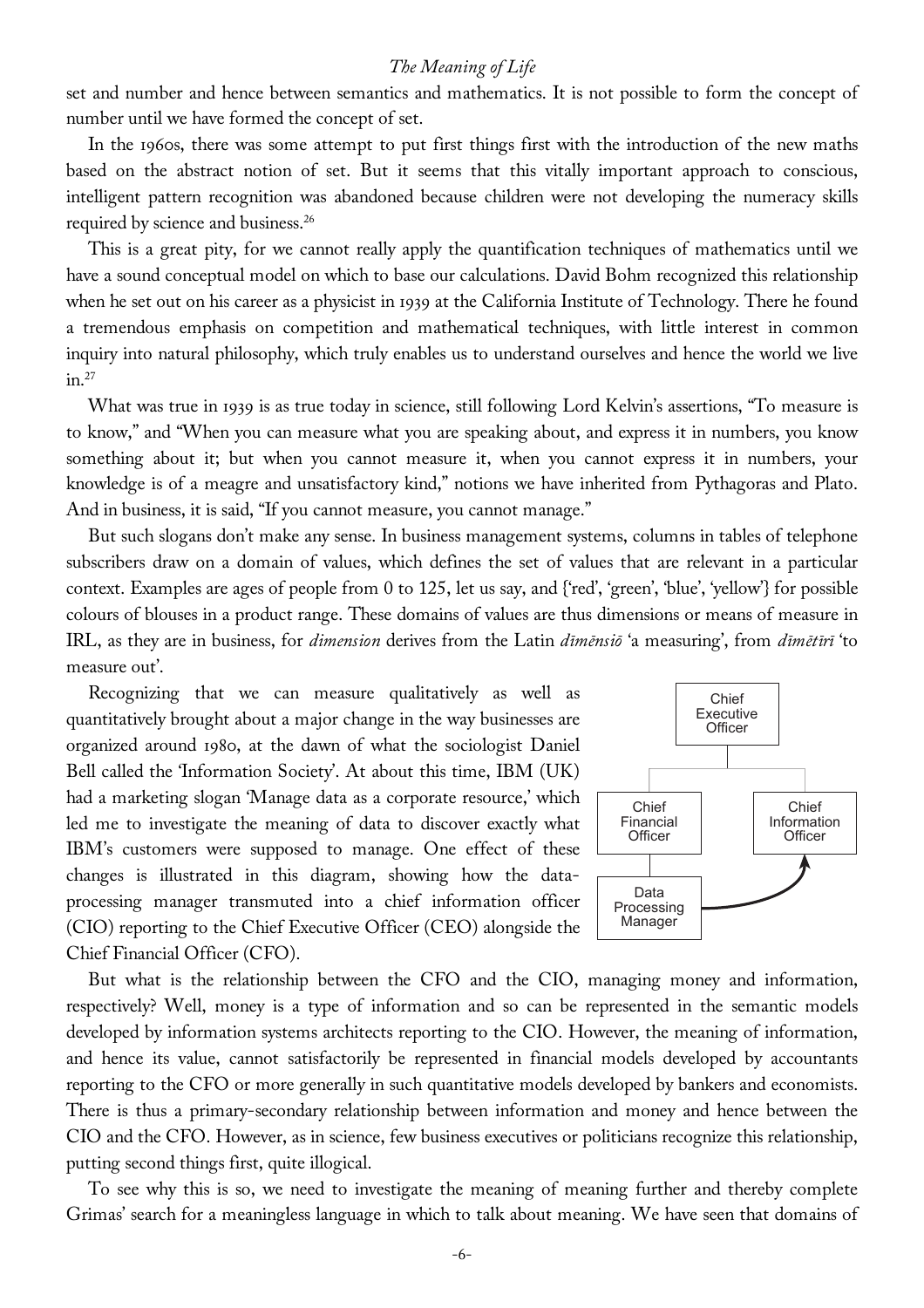values provide a context for determining what values are valid for a particular class of entities. But what umbrella context can we use for all our learning? Well, this is normally determined by the cultures into which we are born, not the least by religious, scientific, and economic beliefs. But these are often heavily loaded with emotional overtones and can hardly serve as a meaningless overarching context for developing conceptual models of the world we live in. Furthermore, different cultures and academic disciplines have developed quite different contexts over the years, which lead to much conflict and suffering.

This was the situation I faced in 1950, as an eight-year-old, at about the time that Jean Piaget tells us that children begin to think and form concepts for themselves. Having been born in a war zone in southeast England in the middle of the Second World War, I wondered if it would ever be possible for human beings to live in love, peace, and harmony with each other. I could see that if I had been born in Germany or Japan, I would have been brought up in a quite different way. Furthermore, even the culture I had been born into was at war with itself, not the least the long-running war between science and religion. This is because the concepts of Universe and God, as they are understood in Western civilization, are incompatible with each other. And not until religion and science share a common context can Peace reign on Earth.

In the event, it took me nearly thirty-five years to discover the Absolutely Meaningless Context that I did not know that I was seeking and over a further twenty-five years to realize the full implications of this discovery in the utmost depth and breadth of my being, a process that is continuing, even as I write these words. The solution to the problem is incredibly simple. As information is data with meaning in the dataprocessing industry, we can call the Absolutely Meaningless Context for all our learning the Datum, from the Latin *datum* 'that which is given', from *dare* 'to give'. The Datum of the Universe thus exists prior to existence, expressed in the word *Presence* from the Latin *præsentia*, participle of *præesse* consisting of *præ* 'before' and *esse* 'to be'. The Latin root of *Presence* thus literally means 'before being' or 'prior to existence'.

It might seem that the Datum is a concept that has been plucked out of thin air. However, as Chapter 4 'Transcending the Categories' in my book *Wholeness* describes, in IRL we form the concept of the Absolute in exactly the same way as we form concepts of any other beings in the relativistic world of form: by carefully examining the similarities and differences in the data patterns of our experience. We can then turn this rational, systemic concept of God into a scientific one by continuing the involutionary meditation practice described on page 5 until all relationships in the Cosmos dissolve into a Seamless, Borderless, Formless Continuum, which we can also call Consciousness.

Consciousness is Ultimate Reality, as scientists and medical practitioners such as Amit Goswami, Peter Russell, and Deepak Chopra are promoting, the beginning of the greatest scientific revolution since Isaac Newton's *Mathematical Principles of Natural Philosophy* was published in 1687. For as Ramesh S. Balsekar, an Advaita sage and former President of the Bank of India, said in *Consciousness Speaks*, 'All there is, is Consciousness'.

In summary, we can see that all the knowledge and information that human beings have developed and acquired about the world we live in over the millennia is actually based on three levels of foundations, the upper three layers in this diagram corresponding to the three right-hand circles in the diagram on page 2. The lowest level is well familiar to Eastern mystics, in particular, being called *Satchidananda* in Sanskrit, a compound of *Sat* 'absolute, eternal, unchanging Being, Truth', *Chit* 'absolute Consciousness', and *Ananda* 'bliss, absolute joy'.